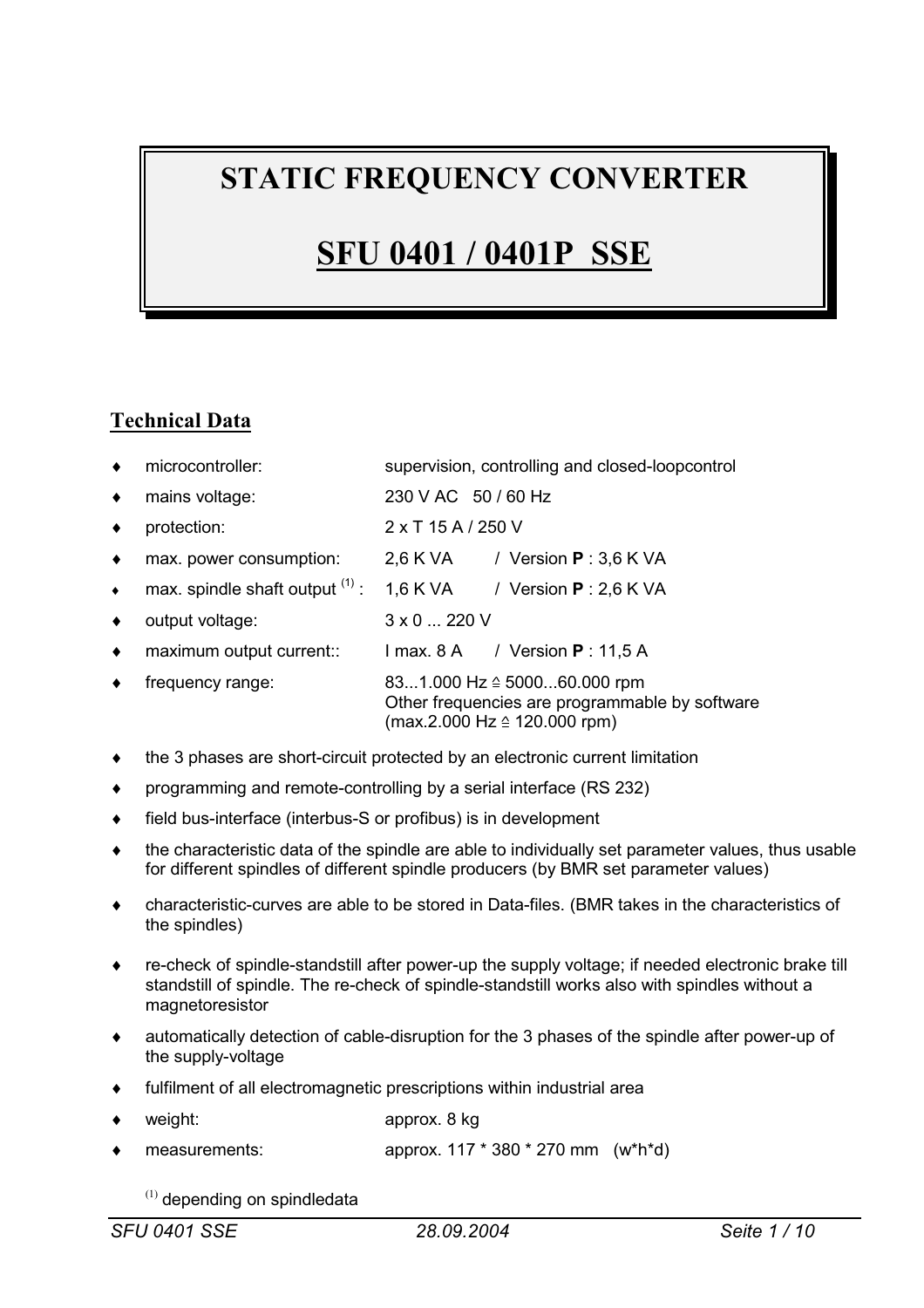# **Elements for operation and connection**



**front view of control cubicle configuration**

- 
- 
- 
- 4. display spindle "OFF" 11.
- 5. press button spindle "OFF" 12.
- 
- 
- 
- 1. manufacturers emblem 9. adjustment for rotational speed
- 2. display for converter 10. digital display of rotational speed,
- 3. display for spindle respectively different error messages
	-
- 6. load display (load of spindle in %) 13. control connector 15-poles SUB-D-JACK (in the back)
- 7. press button spindle "ON" 14. connector for spindle 7-poles pressure clamp (underside)
- 8. display spindle "ON" 15. connector for mains-connection 3-poles pressure clamp (underside)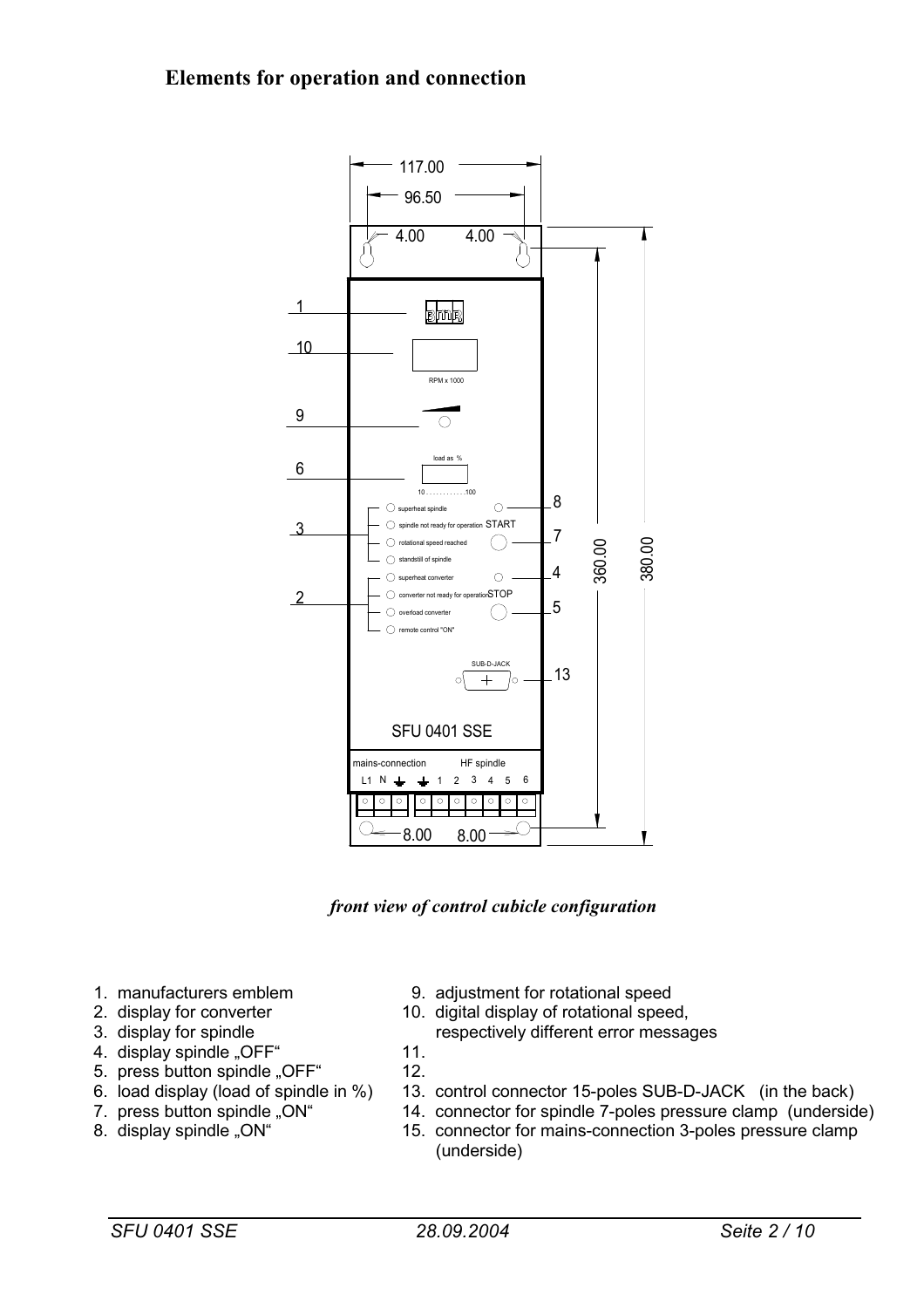# **GENERAL**

This Static Frequency Converters includes a microcontroller, which controls, supervises and regulates all functions, such as analogue and digital interfaces, evaluations, data inputs, respectively effective transmission-parameters; which can also be changed by software.

# **POWER SWITCH**

After the Power-button is switched "ON"; the Static Frequency Converter starts an automatically check for about 8 seconds. During this time all displays flash a short time one after another. After this automatical check the converter is ready for operation. In case of defect the corresponding display flashes.

The automatical check contains the check for detection of cabledisruption, spindle standstill etc.

# **SPINDLE "START"**

After pressing the "START"-button the spindle starts to come up to the rotational speed adjusted by the rotary knob (9).

The coming-up speed is adjusted to 10.000 rps by the manufacturer.

On request the coming-up speed can be changed.

#### **SPINDLE "STOP"**

After pressing the "STOP"-button the spindle will be electronically stopped to stand still. The braking time corresponds to the adjusted coming-up speed.

It's only possible to slow down the spindle with the "STOP"-button if the remote control is **not** "ON"

By pressing power switch "OFF" there is no electronic slow down, but the spindle runs out by itself.

# **DIGITAL DISPLAY FOR ROTATIONAL SPEED**

The digital display of rotational speed indicates the adjusted rotational speed.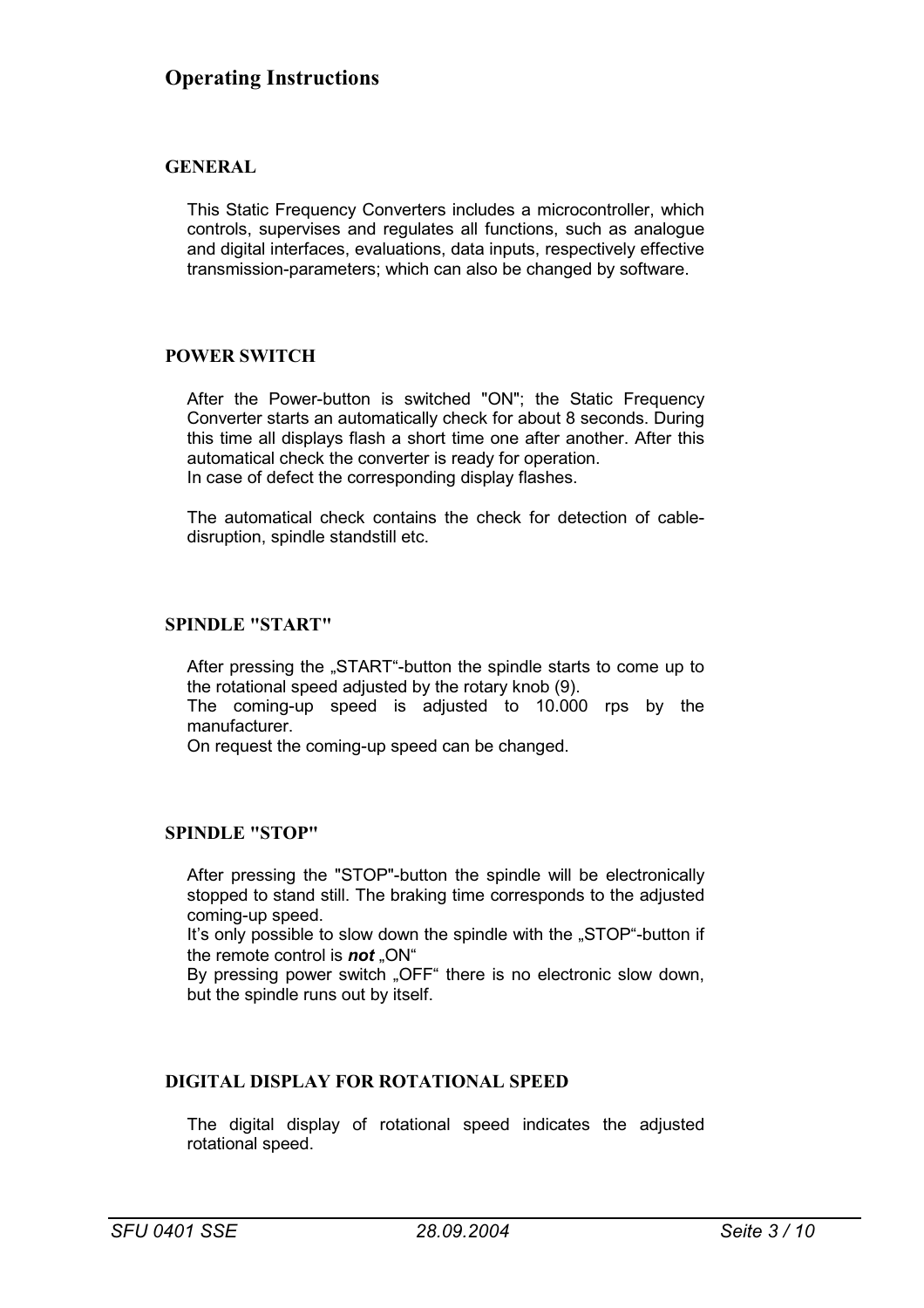# **DISPLAY FOR CONVERTER**

| Display (5) | LED, $\text{red}$ " | = converter superheat                                         |
|-------------|---------------------|---------------------------------------------------------------|
| Display (6) | LED, $\text{red}$ " | = converter is not ready for operation                        |
| Display (7) | LED,,red $\lq$      | = load of converter or load of spindle higher than<br>$100\%$ |
| Display (8) | LED, green"         | = remote control " $ON$ "                                     |

# **DISPLAY FOR SPINDLE**

| Display (5) | LED,,red $\lq$      | = spindle superheat                                                            |
|-------------|---------------------|--------------------------------------------------------------------------------|
| Display (6) | LED, $\text{red}$ " | $=$ spindle is not ready for operation                                         |
| Display (7) | LED, green          | = rotational speed reaches "desired value" or<br>"actual value", respectively" |
| Display (8) | LED, green"         | $=$ standstill of spindle                                                      |

# **ERROR MESSAGES (seven-segment display)**

|     | $\bullet$ $\bullet$ $\bullet$ $\bullet$ $\bullet$ $\bullet$ = cable disruption phase 1                         |
|-----|----------------------------------------------------------------------------------------------------------------|
| oP2 | $=$ cable disruption phase 2                                                                                   |
| oP3 | = cable disruption phase 3                                                                                     |
|     | $ \boldsymbol{\sigma} \textbf{\textrm{S}} \boldsymbol{P} $ = no spindle                                        |
|     | $\left  {{\bm{\epsilon}} {\bm{\mathsf{H}}}\bm{\mathsf{b}}} \right $ = final stage powered down due overcurrent |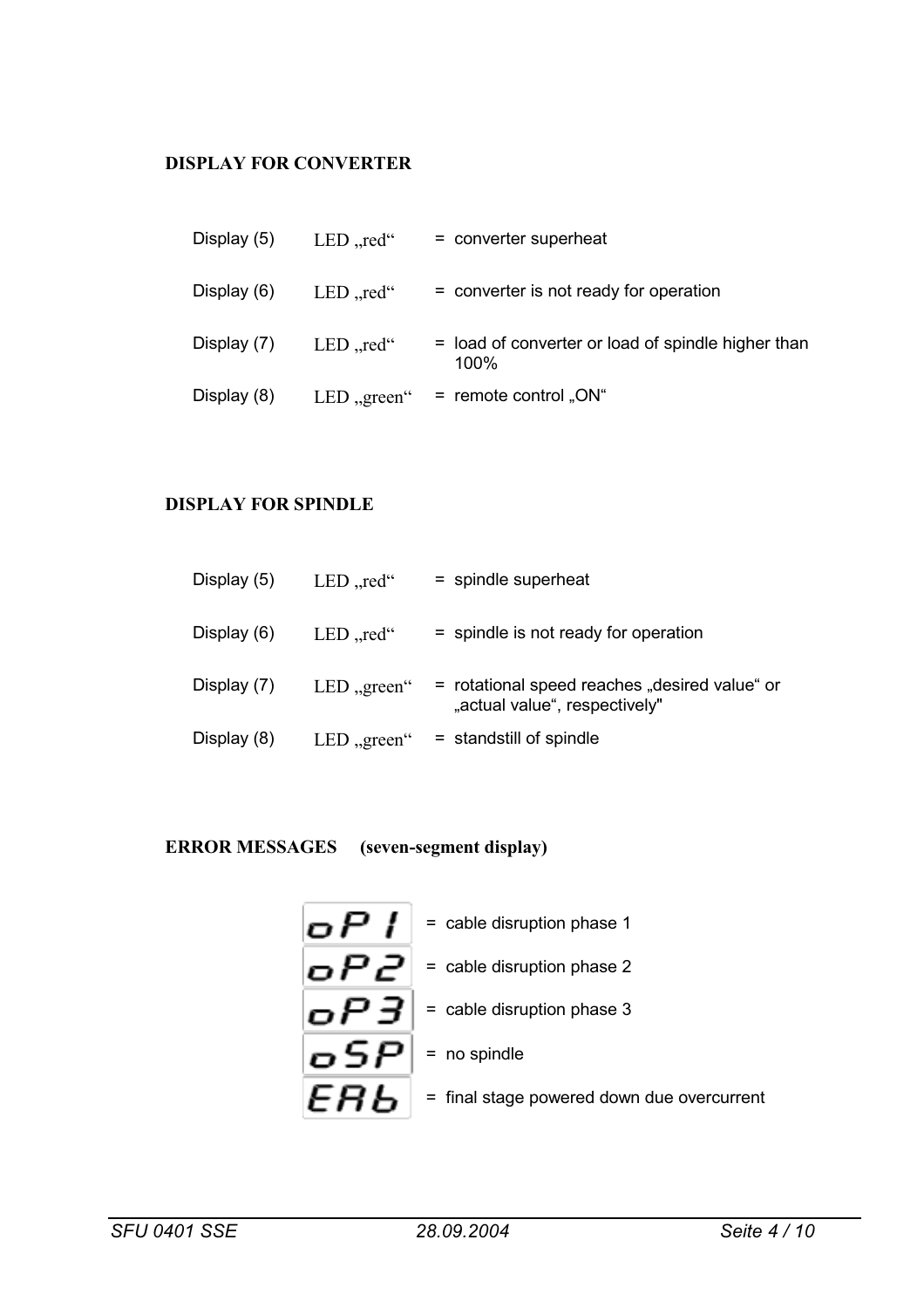# **LOAD DISPLAY**

The load display indicates the present load of spindle in %.

If the spindle is not loaded and no defect exists, the load-display indicates approx. "0%".

# **OVERLOAD DISPLAY**

The display (7) always flashes, when the spindle was overloaded or the interruption for overload responded.

# **OVERLOAD POWER CUT**

If the spindle is running more than 10 seconds [programmable by software (1...10 sec.)] in overload an interruption for overload will follow.

I.e. after this time the converter automatically disconnects the spindle and the displays (6) and (7) are flashing.

Another "power-up" of the spindle can only follow if the display (7) disappears.

The display (7) disappears if the spindle is "powered-up" again.

# **EXCESS TEMPERATURE OF CONVERTER**

When the converter reached the excess temperature the display (5) flashes.

Delayed with 3 seconds. [programmable by software (1...10 sec.)] the converter switches to "STOP" and the display (6) flashes.

The spindle cannot be switched " $ON$ " before the display  $(5)$ disappeared.

The display  $(5)$  disappears by another "power-up".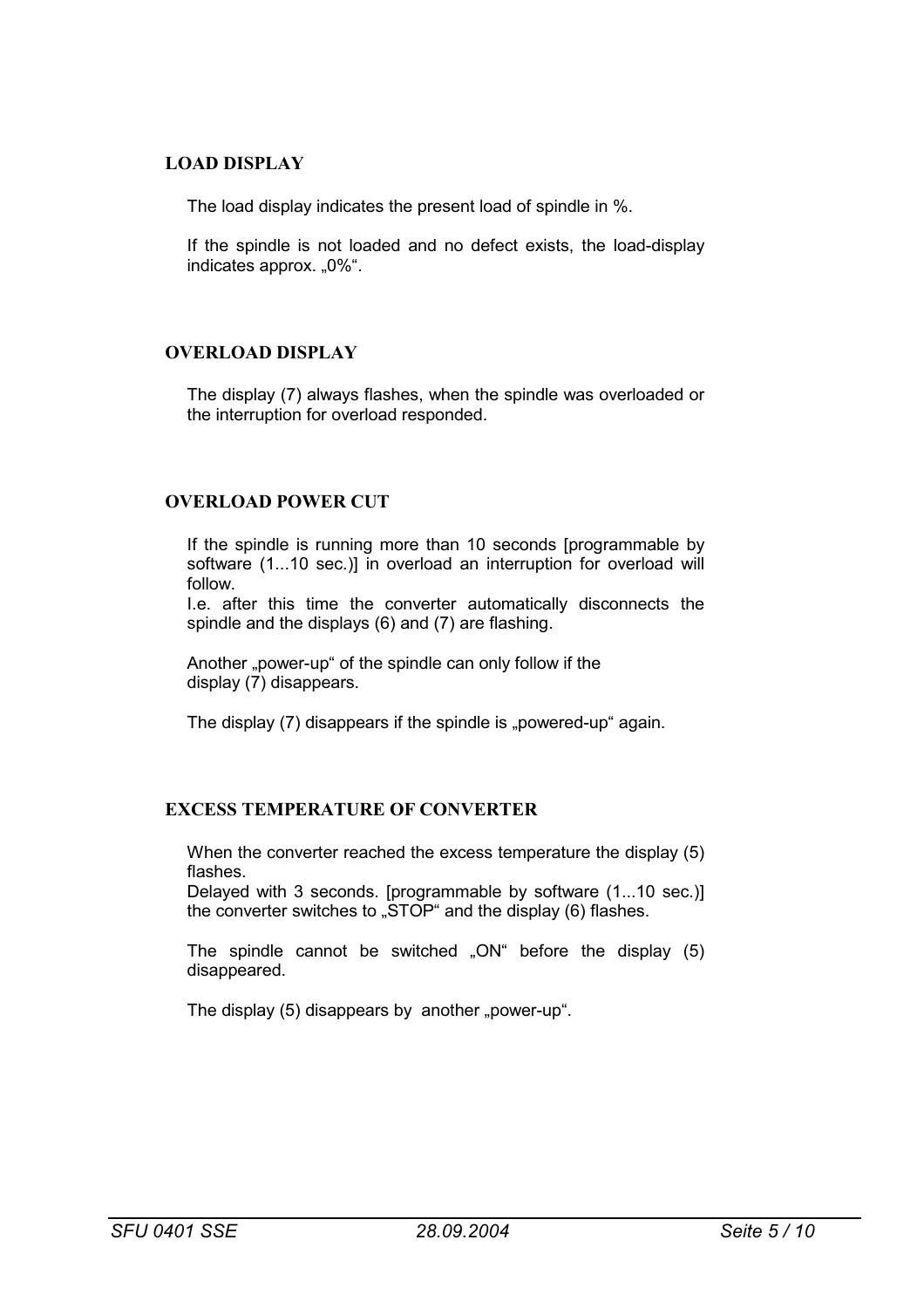### **EXCESS TEMPERATURE OF SPINDLE**

When the spindle reached the excess temperature the display (1) flashes.

Delayed with 3 seconds. [programmable by software (1...10 sec.)] the converter switches to "STOP" and the display (2) flashes.

The spindle cannot be switched " $ON$ " before the display  $(2)$ disappeared.

The display (1) disappears by another "power-up".

**ATTENTION:** This evaluation is only possible if the spindle is equipped with a temperature sensor. (Option after arrangements)

#### **REMOTE CONTROL**

The remote control of the converter is connected via the 15-poles SUB-D-JACK (13)

The display (8) flashes whenever the converter is remote controlled.

#### POSSIBILITIES OF REMOTE CONTROLLING:

a; Via a potentialfree contact to pin 11 and pin 12 the spindle can be respectively switched "ON" or "OFF"

contact open = spindle "OFF""  $contact closed$  = spindle " $ON$ "

b; Installing of a direct voltage (+) on pin 11 and

 $(L)$  on pin 8

I. e. with this possibility the rotational speed can be adjusted.

1 V / 10000 rpm

< 0,5V meets spindle "OFF"

 $\geq$  0,5V meets spindle "ON" 5000 rpm.

**ATTENTION:** The direct voltage must not transgress 12V and should be free of interfering voltages.

c; Via the serial interface (RS 232) pin 13 RxD, pin 14 TxD and pin 8  $(L)$ **Coding of the control commands can be requested by demand !**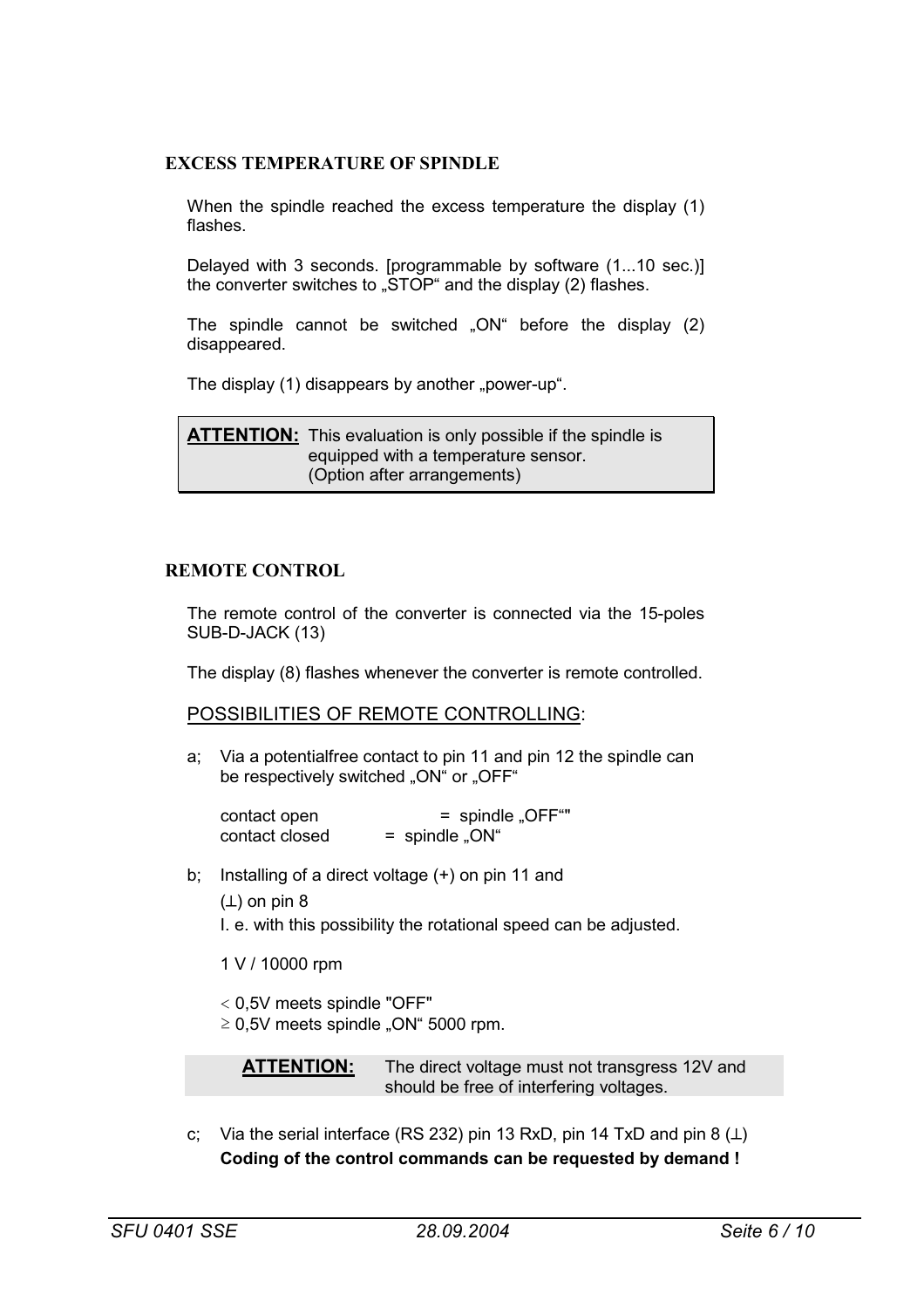### **ROTATIONAL SPEED REACHED**

If the spindle reached the preset rotational speed, the display (3) flashes.

The converter considers two possibilities of the evaluation:

- a; when the spindle is not equipped with a magnetoresistor, the symbol flashes if the internal frequency of the converter corresponds to the adjusted frequency.
- b; when the spindle is equipped with a magnetoresistor the symbol flashes only if the spindle axle reached the adjusted rotational-speed in fact (actual evaluation).

# **STANDSTILL OF SPINDLE**

The display (4) flashes whenever the spindle axle stands still.

The converter considers two possibilities of the evaluation:

- a; if the spindle is not equipped with a magnetoresistor the symbol flashes when the converter stopped giving out no more frequency (standstill of converter)
- b; if the spindle is equipped with a magnetoresistor the symbol flashes not before the spindle-axle is standing still.

#### **CONFIGURATION £ ROTATIONAL SPEED OUTPUT**

With the control connector (13) pin 4 (+) and pin 8  $(L)$  ground, a direct voltage is given out which corresponds to the rotational speed of the spindle axle.

1V / 10000 rpm

Attention: This is only possible if the spindle is equipped with a magnetoresistor

Attention: This is only possible if the spindle is equipped with a magnetoresistor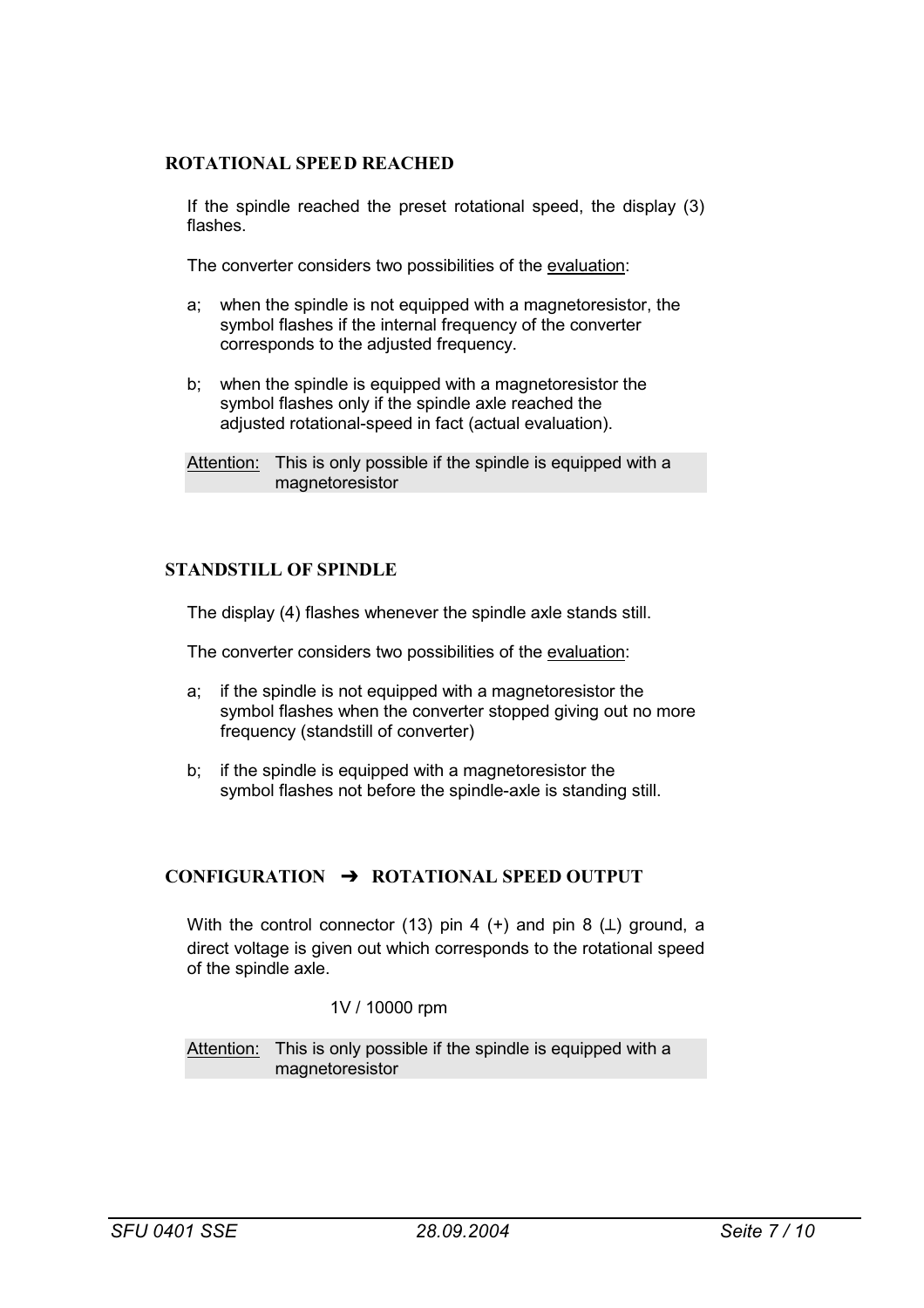# **CONFIGURATION £ ACTIVE LOAD OUTPUT**

With the control connector (13) pin 4 (+) and pin 8  $(L)$  ground, a direct voltage is given out which corresponds to the load of the spindle.

 $0...12$  V  $\triangleq$  0...120%

**INFORMATION:** Standard for delivery is the configuration "rotational speed output"!

# **EMERGENCY SHUTDOWN INTERLOCK**

The emergency shutdown interlock can be programmed by software to "active" or "inactive".

Programming "inactive" is insignificant, whereas with a "active" programming a primary stop-command can be given. This means that the converter cannot be started again neither by the "Startbutton" nor by the remote-control and that the spindle will be controlled slowed down.

To abolish the command "shutdown-interlock" there must be injected a voltage of 5V...30V on the control connector (13) pin 15 (+) and pin  $(8)$  ( $\perp$ ).

### **OPTION: REVERSING DIRECTION OF ROTATION ( 0401DRU )**

To arrange the reversing direction of rotation, apply a direct-voltage Of +12V...24V on Pin 5 of the Control-Cennector (13). [Pin 8 (┴) Ground]

This function is only possible, if the spindle-axle stands still. [display (8) flashes].

If you arrange or disable the signal during the spindle rotates, the Direction or rotation will be changed after the next "standstill of Spindle".

**INFORMATION:** Pin 5 ist hierbei nur für dieses Signal verwendbar!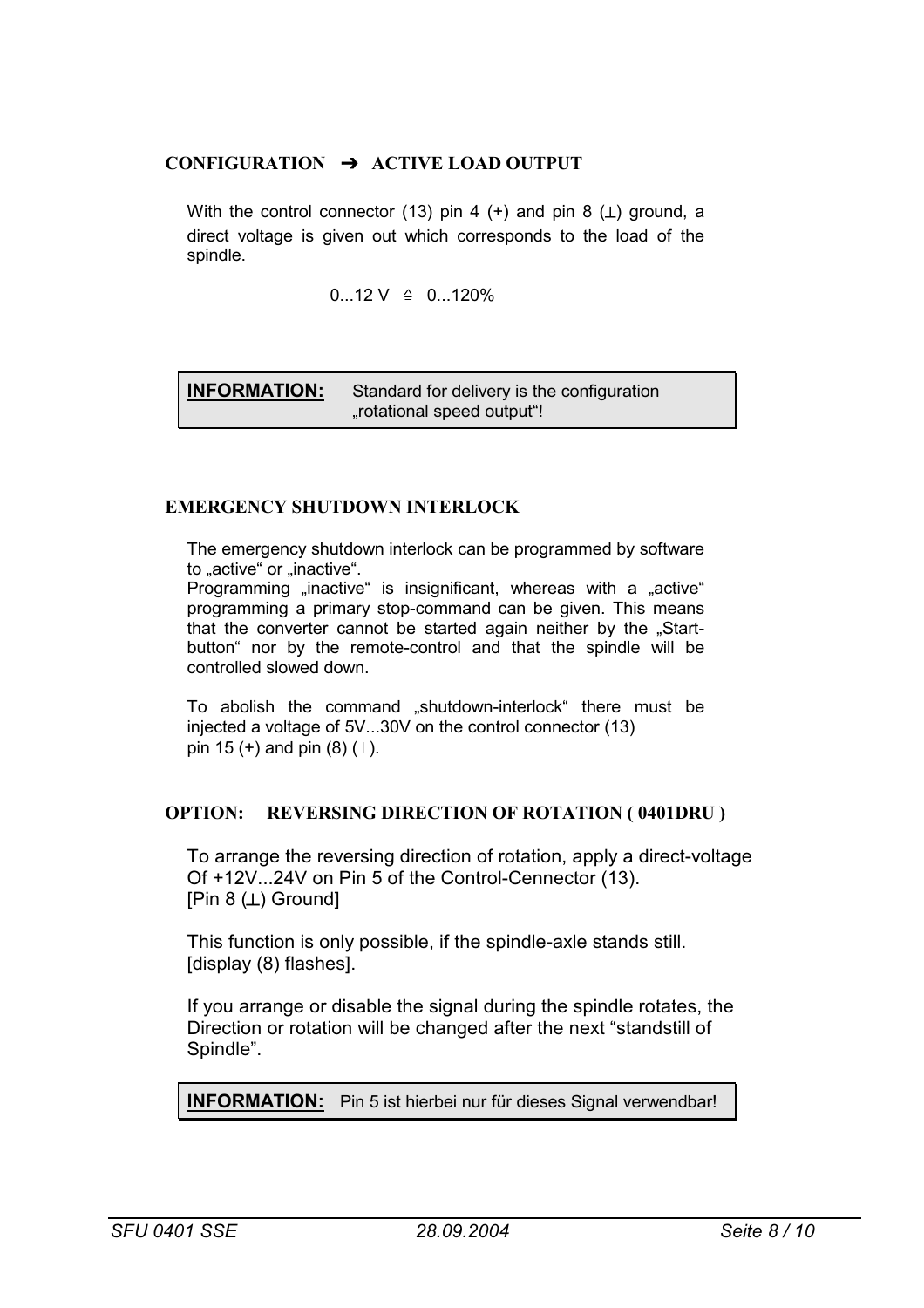# **SPECIAL ACCESSORIES (optional)**

a; BMR Parameter-Manager (menu program for MS-Windows<sup>®</sup>) This program can change the differently effective transmission parameters and is also able to read the operating hours.

| <b>Grenzwerte</b>                                                                                                        |       |                       | Betriebsstunden                                                                                  |
|--------------------------------------------------------------------------------------------------------------------------|-------|-----------------------|--------------------------------------------------------------------------------------------------|
| min. Drehaabil                                                                                                           | 5000  | Upon<br>Upon<br>Upm3s | Offingh<br>00000 : 00 Std : Min<br><b>Unidentified</b><br>00000 : 00 Std : Min<br><b>Scindel</b> |
| max. Drehzahl                                                                                                            | 60000 |                       | Seechers<br>Optionen                                                                             |
| man, Resets.                                                                                                             | 10808 |                       | v Spindel nat Temperaturfühler.                                                                  |
|                                                                                                                          |       |                       | Not-Aus-Funktion aktiv                                                                           |
| (Abschalteerzögerungen (1  18 s.)                                                                                        |       |                       | A stieben<br>angez, Jabgef,<br>Relais aktiv                                                      |
| <b>Ubartamp. Uniformer</b><br>Sek.<br>łз<br>lз<br>übertemp. Spindel<br>Sek.<br>10<br>Lastatrom $\times$ 100 $\%$<br>Sek. |       |                       | $L$ ost = 100 $\%$<br>Schreiben<br><b>Ubertemperatur</b>                                         |
|                                                                                                                          |       |                       | Uniformer bereit                                                                                 |
| Störung Schnittstelle                                                                                                    | I4    | Sek.                  | <b>Drehzahl erreicht</b>                                                                         |
|                                                                                                                          |       |                       | Stillatand<br><b>Hilfe</b>                                                                       |
|                                                                                                                          |       |                       | Parameter-Manager für Frequenzumformer, Version 1.0                                              |

b; Controlling for the converter (menu program for MS-Windows $^{\circ}$ ) The converter can be controlled and supervised with this program.